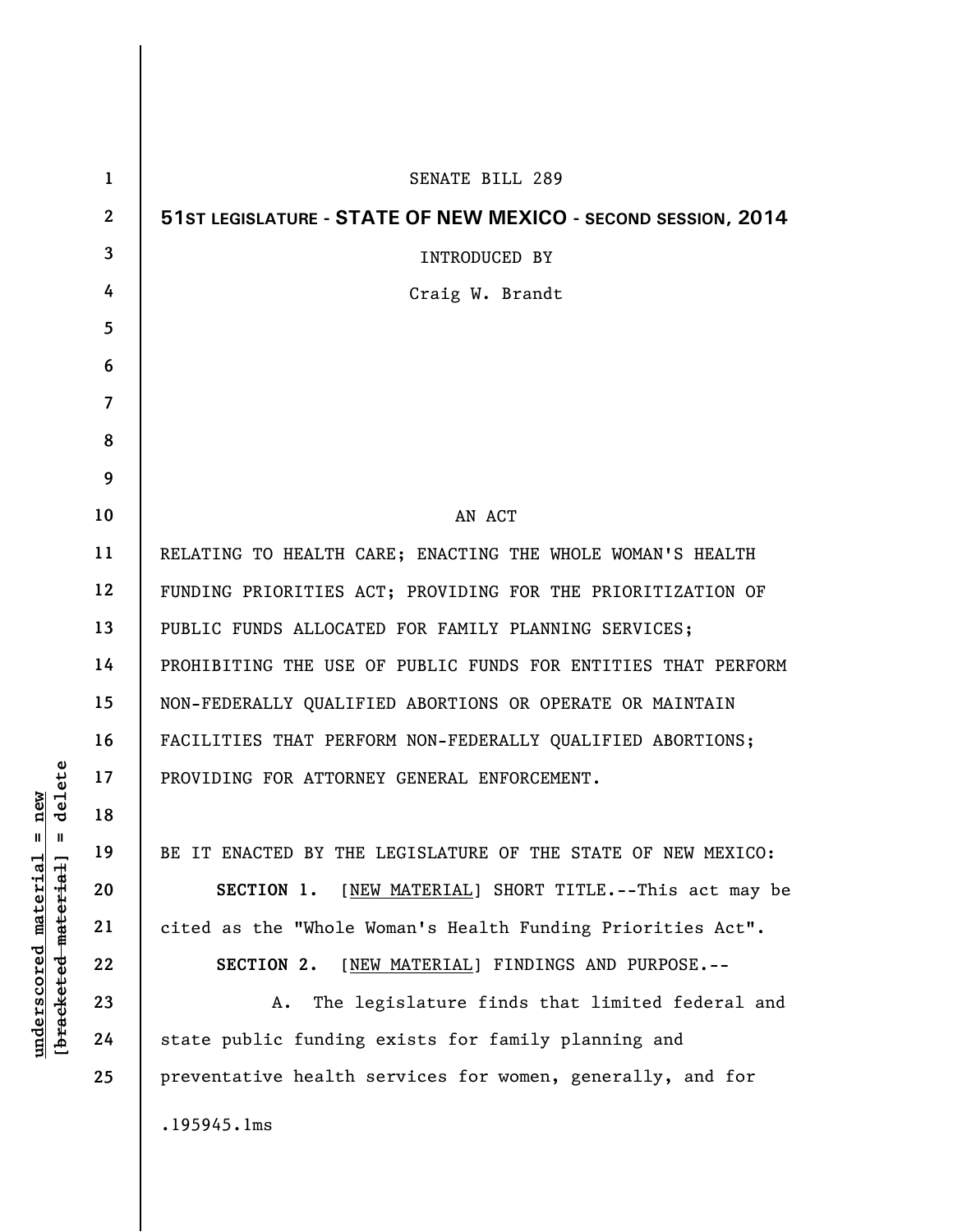**3**  maternal and fetal patients in particular. Further, fiscal constraints mandate that the state allocate available funding efficiently, prioritizing funds to the most efficient point-ofservice health care providers.

**5 6 7 8 9 10 11 12 13 14 15**  B. The legislature finds that public and private providers of primary care and preventative care utilize public funds more effectively than specialized providers of health care services that focus on particular medical services or discrete patient populations. The legislature further finds that health care costs are lowered when primary and preventative care is provided in a setting that addresses the whole person by emphasizing counseling, screening and early detection of leading causes of morbidity and mortality, including diabetes, hypertension, obesity, cardiovascular and renal diseases and asthma.

C. The legislature finds that delivery of these critical services is best accomplished through a single pointof-service provider such as a primary care clinician who can provide comprehensive care and who has knowledge of the patient's medical history and personal, familial and environmental health factors. The legislature further finds that maternal and fetal patients should have access to comprehensive medical care, including preconception and prenatal care, in order to reduce maternal and fetal morbidity and mortality. Consequently, it is the intention of the

.195945.1ms

 $\frac{1}{2}$  intereted material = delete **[bracketed material] = delete**  $anderscored material = new$ **underscored material = new**

**16** 

**17** 

**18** 

**19** 

**20** 

**21** 

**22** 

**23** 

**24** 

**25** 

**1** 

**2** 

**4** 

 $- 2 -$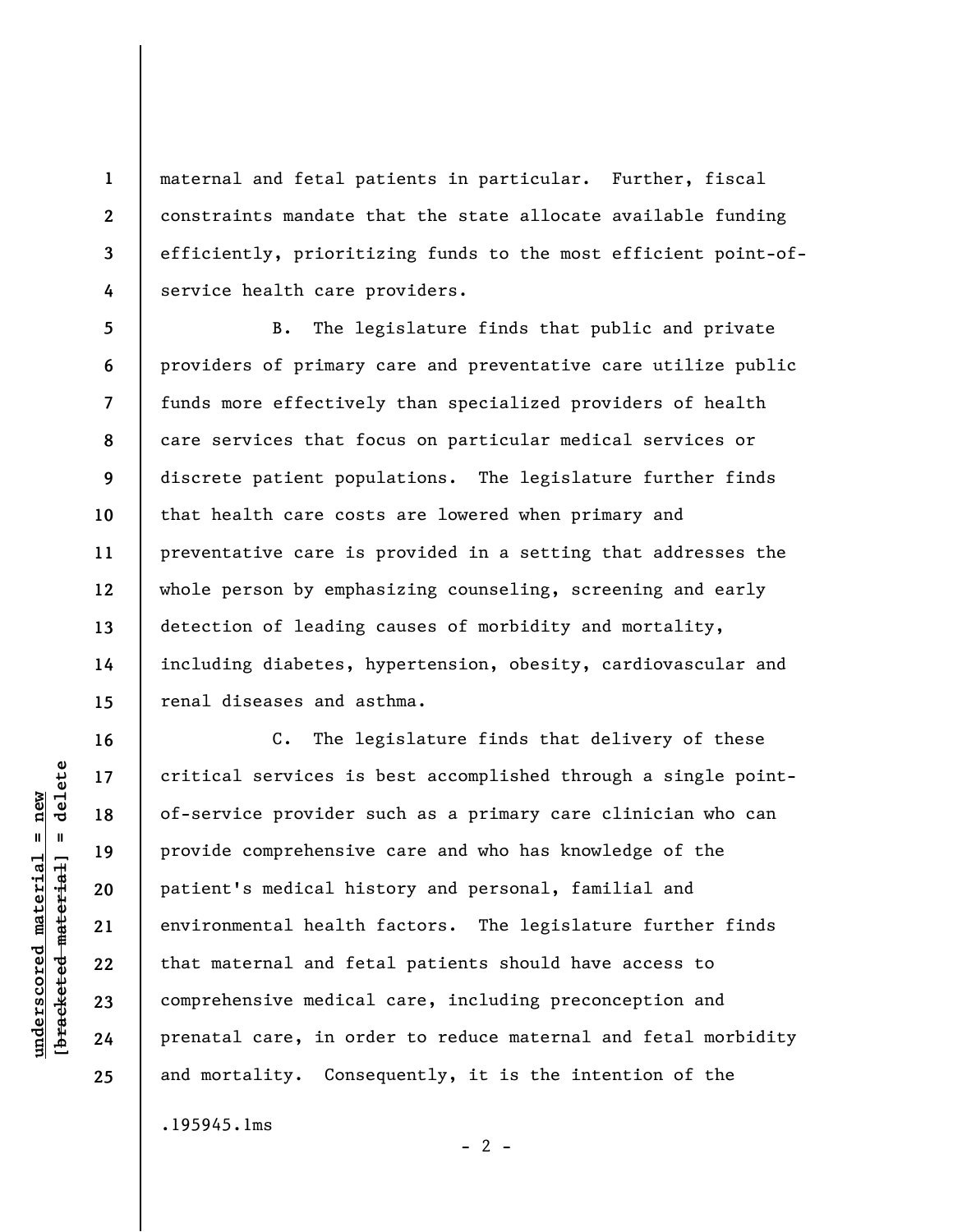legislature to prioritize the distribution of public funds for family planning, reproductive health care and maternal and fetal care to primary and preventive care providers. Moreover, it is the public policy of the state that public funds shall not be used, directly or indirectly, to provide nontherapeutic abortion procedures.

**SECTION 3.** [NEW MATERIAL] DEFINITIONS.--As used in the Whole Woman's Health Funding Priorities Act:

**9 10 11 12 13 14 15 16**  A. "abortion" means the use of any means to terminate the clinically diagnosable pregnancy of a woman with knowledge that the termination will cause, with reasonable likelihood, the death of the unborn child. Abortion does not include the use of birth control devices or oral contraceptives, termination of an ectopic pregnancy, the use of any means to increase the probability of a live birth or the removal of a dead fetus;

**17** 

**18** 

**19** 

**20** 

**21** 

**22** 

**23** 

**24** 

**25** 

**1** 

**2** 

**3** 

**4** 

**5** 

**6** 

**7** 

**8** 

B. "department" means the department of health;

C. "federally qualified health center" means a health care provider that is eligible for federal funding under Title 19 of the federal Social Security Act;

D. "hospital" means a primary or tertiary care facility licensed pursuant to Chapter 24, Article 1 NMSA 1978;

E. "non-federally qualified abortion" means an abortion that is not qualified for federal reimbursement under the medicaid program pursuant to the federal Social Security

 $-3 -$ 

.195945.1ms

 $\frac{1}{2}$  intereted material = delete **[bracketed material] = delete**  $underscored material = new$ **underscored material = new**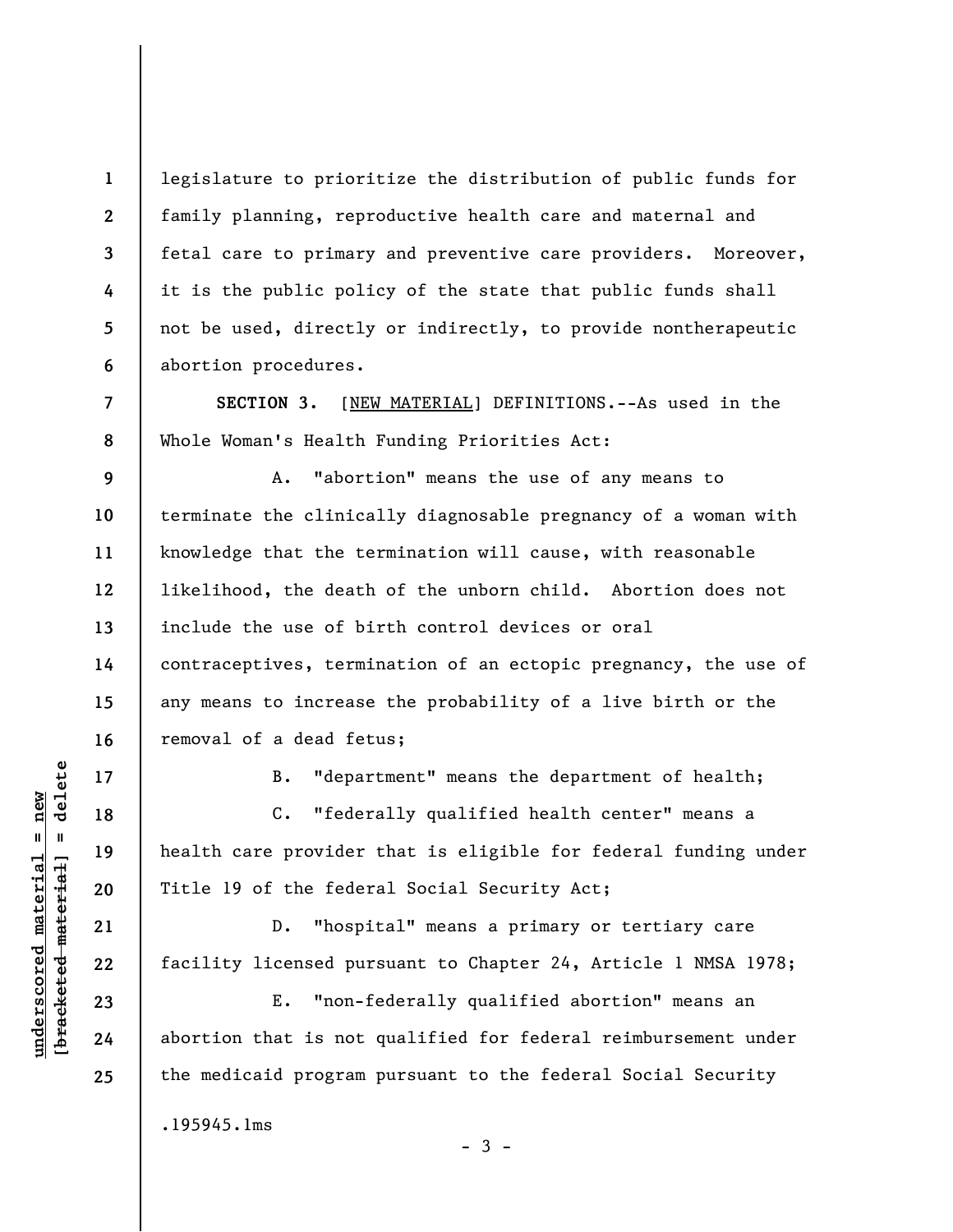Act;

**1** 

| $\mathbf{2}$   | "public funds" means state funds from whatever<br>$F$ .         |
|----------------|-----------------------------------------------------------------|
| 3              | source, including funds provided pursuant to the federal Public |
| 4              | Health Service Act and the federal Social Security Act; and     |
| 5              | "rural health clinic" means a health care<br>G.                 |
| 6              | provider that is eligible for federal funding under 42 U.S.C.   |
| $\overline{7}$ | Section $1395x(aa)(2)$ .                                        |
| 8              | SECTION 4.<br>[NEW MATERIAL] PRIORITIZATION OF PUBLIC FUNDS     |
| 9              | TO CERTAIN HEALTH CARE ENTITIES.--                              |
| 10             | Any expenditure of public funds for family<br>A.                |
| 11             | planning services shall be made in the following order of       |
| 12             | priority to:                                                    |
| 13             | (1)<br>public entities;                                         |
| 14             | (2)<br>nonpublic hospitals and federally                        |
| 15             | qualified health centers;                                       |
| 16             | rural health clinics; and<br>(3)                                |
| 17             | (4)<br>nonpublic health providers that have as                  |
| 18             | their primary purpose provision of the primary health care      |
| 19             | services enumerated in 42 U.S.C. Section 254b(a)(l).            |
| 20             | The department shall not enter into a contract<br><b>B.</b>     |
| 21             | with or make a grant to any entity that performs non-federally  |
| 22             | qualified abortions or maintains or operates a facility where   |
| 23             | non-federally qualified abortions are performed.                |
| 24             | SECTION 5.<br>[NEW MATERIAL] ENFORCEMENT.--                     |
| 25             | The attorney general shall have authority to<br>Α.              |
|                | .195945.1ms                                                     |

 $[bracketeed-materiat] = delete$ **[bracketed material] = delete**  $underscored material = new$ **underscored material = new**

- 4 -